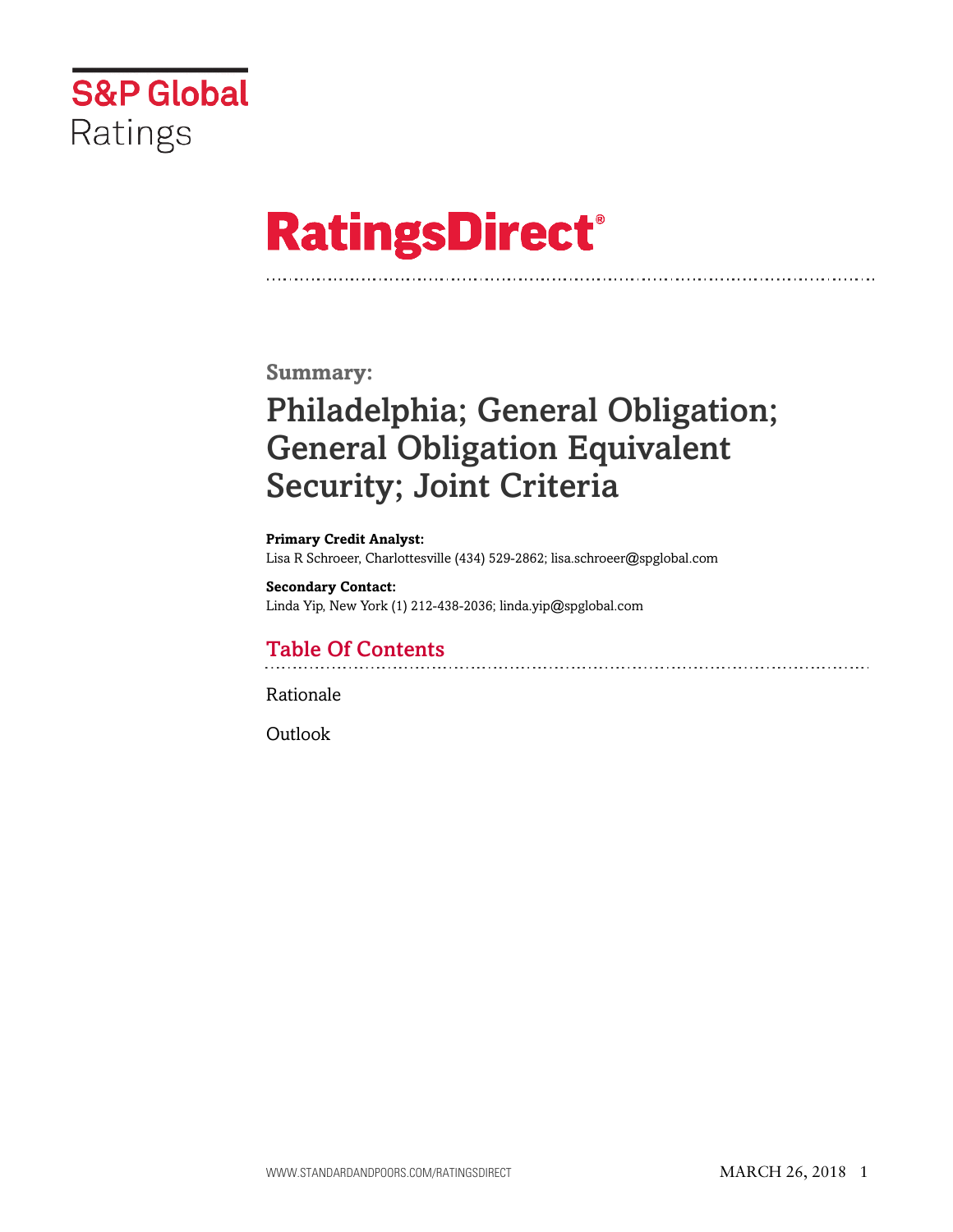### **Summary:**

# Philadelphia; General Obligation; General Obligation Equivalent Security; Joint Criteria

| <b>Credit Profile</b>                                                                                                 |                |            |  |  |
|-----------------------------------------------------------------------------------------------------------------------|----------------|------------|--|--|
| US\$27.42 mil city agreement rev rfdg bnds (Philadelphia-One Benjamin Franklin Parkway Proj) ser 2018B due 02/15/2027 |                |            |  |  |
| Long Term Rating                                                                                                      | A/Stable       | New        |  |  |
| US\$10.275 mil city agreement rev bnds (Philadelphia Museum Of Art Energy Savings Prog) ser 2018A due 02/15/2038      |                |            |  |  |
| Long Term Rating                                                                                                      | A/Stable       | New        |  |  |
| Philadelphia GO (BAM) (SECMKT)                                                                                        |                |            |  |  |
| <b>Unenhanced Rating</b>                                                                                              | A(SPUR)/Stable | Downgraded |  |  |
| Philadelphia Auth for Indl Dev, Pennsylvania                                                                          |                |            |  |  |
| Philadelphia, Pennsylvania                                                                                            |                |            |  |  |
| Philadelphia Auth for Indl Dev (Philadelphia) city svc agreement rfdg rev bnds (Retirement Sys)                       |                |            |  |  |
| Long Term Rating                                                                                                      | A/Stable       | Downgraded |  |  |
| Philadelphia Auth for Indl Dev (Philadelphia) (Afford Hsg Preserv Prog Proj)                                          |                |            |  |  |
| Long Term Rating                                                                                                      | A/Stable       | Downgraded |  |  |

## <span id="page-1-0"></span>Rationale

S&P Global Ratings lowered its rating on Philadelphia's existing general obligation (GO) bonds and parity ratings to 'A' from 'A+'. At the same time, we assigned our 'A' long-term rating to the Philadelphia Authority for Industrial Development's. series 2018A revenue bonds and 2018B revenue refunding bonds. In addition, the rating on certain PAID debt with PNC Bank was lowered to 'AA/A-1' from 'AA+/A-1', due to lowered city rating. We also affirmed our 'AA+/A-1+', with TD Bank providing liquidity support. The outlook is stable.

The lowered rating reflects our view of the city's likely longer term credit trajectory as it continues to address the costs associated with managing its pension pressures and School District of Philadelphia (SDP) costs. While there have been concrete improvements with respect to the city's stronger reserve position and pension reforms since we revised the outlook to negative in November 2016, we believe it still faces ongoing financial uncertainty with likely deviations from the pension plans' current discount rate, our view of potential uncertainty around revenue support for the SDP and potential funding needs for the district in the outyears, and policy changes at the federal level. The rating reflects our view that the reforms will likely have a positive effect on the city's overall funding levels, but that the city's expected funding target of 80% in 13 years is aggressive and that notable improvements will likely take more time to come to fruition. Additionally, given a proposed property tax increase to support the SDP, a proposed slower decline in the city's wage tax, a sales tax increase in 2014, and a beverage tax that is bringing in lower revenues than originally anticipated, we believe it is likely that the city's outyear budgets could be highly reliant on a growth in revenues from economic activity to meet its expenditure needs and that additional increases in tax rates may be difficult for the city.

The stable outlook reflects our view that Philadelphia's pension reforms should help control its pension liability and the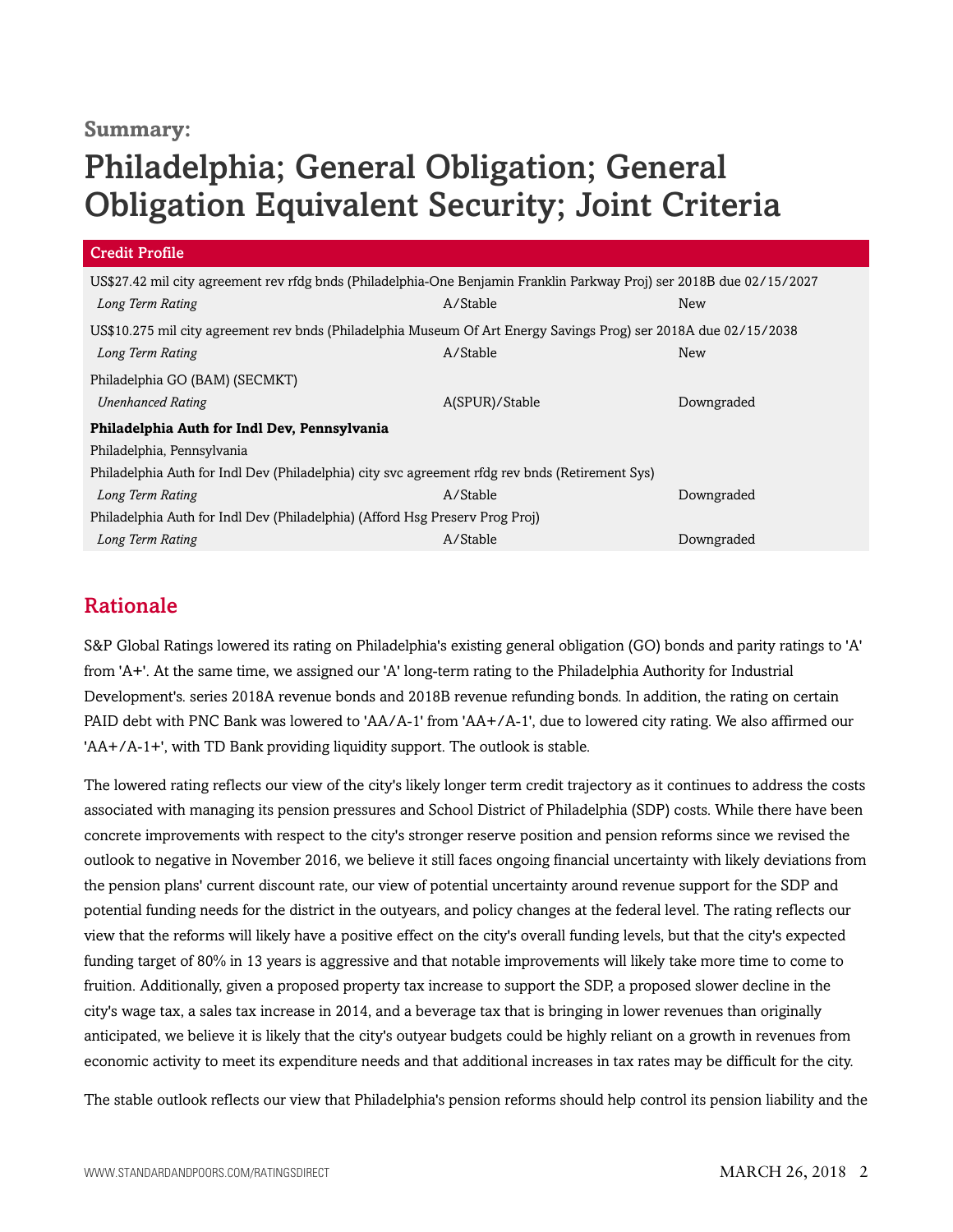city's achievement of a stronger reserve position places it in a better position to address what we view as potential uncertainties regarding school funding needs, potential revenue fluctuations, and the high fixed costs of the pensions. We believe the city's performance, while it may fluctuate, is now likely to be similar to its peers as it continues to addresses some of its bigger picture issues.

The 2018A bonds (Philadelphia Museum of Art Energy Savings Program) are being issued to finance energy savings agreement at the art museum and the 2018B bonds (City of Philadelphia-One Benjamin Franklin Parkway Project) are being issued to refund the 2007 series C bonds. Both issuances will include the cost of issuing the bonds.

The authority's 2018 bonds and existing city agreement revenue bonds are limited obligations of the city, payable solely from rental payments from the city to the authority under the lease. Although current city revenue secures rental payments, the prime lease provides that as long as the bonds remain outstanding, Philadelphia's obligation to pay rent is absolute and unconditional. Therefore, we rate these bonds equivalent to the GO rating.

The rating reflects our opinion of the city's:

- Adequate economy, with access to a broad and diverse metropolitan statistical area (MSA);
- Strong management, with "good" financial policies and practices under our Financial Management Assessment (FMA) methodology;
- Adequate budgetary performance, which closed with balanced operating results in the general fund and an operating deficit at the total governmental fund level;
- Very weak budgetary flexibility, with an available fund balance in fiscal 2017 of 4.6% of operating expenditures on a budgetary basis but limited by our view of a limited capacity to reduce expenditures and a potential future limited capacity to raise revenues in outgoing years;
- Very strong liquidity, with total government available cash including liquid investments above 10% of total governmental fund expenditures and 3.0x governmental debt service, and access to external liquidity we consider exceptional;
- Weak debt and contingent liability position, with debt service carrying charges at 3.6% of expenditures and net direct debt that is 47.9% of total governmental fund revenue, as well as a large pension and other postemployment benefit (OPEB) obligation with a plan that is evolving through pension plan reforms as well as higher contribution rates, though we still view assumptions as optimistic; and
- Strong institutional framework.

#### Adequate economy

We consider Philadelphia's economy adequate. The city, with an estimated population of 1.6 million, is in Philadelphia County in southeastern Pennsylvania. It is the sixth-largest city in the U.S. in terms of population. It is in the Philadelphia-Camden-Wilmington MSA, which we consider to be broad and diverse. The city has a projected per capita effective buying income of 79.9% of the national level and per capita market value of \$97,581. It underwent two revaluations with its tax base for 2017 and 2018, resulting in growth each year. Overall, the city's assessed value (AV) grew by 11.9% over the past year to \$153.0 billion in 2018. The county unemployment rate was 6.8% in 2016. Leading city employers include Albert Einstein Medical, Children's Hospital of Philadelphia, Southeastern Pennsylvania Transit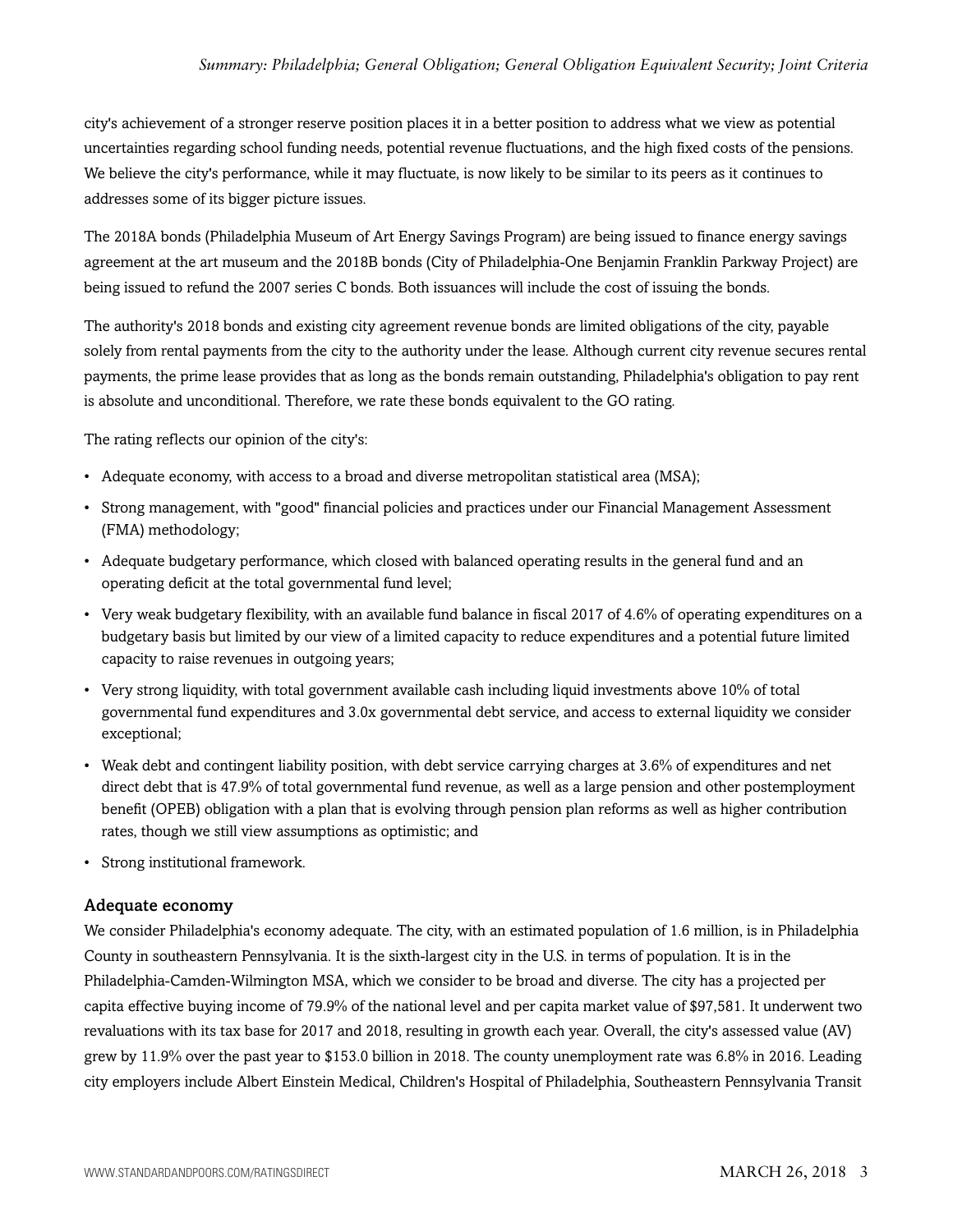Authority, and Comcast Corp. of Willow Grove Inc.

Philadelphia's economy is comparatively diverse with strong health care and higher education industries, with historically more moderate employment growth base, and a higher unemployment rate when compared with state and national levels. The city has realized levels of employment growth over the past two years which have been higher than the U.S. rates, mitigating some of the economic concerns about five years of slower-than–U.S. employment growth through 2015. In 2016 and 2017, IHS Markit Economic indicates total employment growth above the U.S. level, at around 2%, but expected to fall below national levels in the out years. A recent bright spot for the city has been the change in population growth, after declines through 2006. Philadelphia has seen a rebound, particularly in the 25-34 age bracket between 2011-2015. According to projections, this population growth is anticipated to moderate somewhat in the upcoming years. The economy shows signs of stability, though projections suggest slower-than–U.S. levels of employment and growth. The stability of the economy will play an important role in the city's ability to service its expenditure needs as outlined. The city still has a comparatively low per capita effective buying income and a 26% poverty rate compared with national U.S. Census Bureau 2016 estimate of 12.7%, and it notes in its financial forecast that its population also holds high levels of deep poverty. These statistics feed into both the service-level needs and the ability to tap into the population for additional revenues.

#### Strong management

We view the city's management as strong, with "good" financial policies and practices under our FMA methodology, indicating financial practices exist in most areas but that governance officials might not formalize or monitor all of them on a regular basis. Management practices include the following:

- Management develops revenue and expenditure assumptions during budget preparation based on an evaluation of past trends, adjusted for internal and external forecasts.
- Budget officials use regional economic models for revenue forecasting and consult with regional Federal Reserve Bank officials. The city submits quarterly reports to elected officials and the Pennsylvania Intergovernmental Cooperation Authority (PICA).
- Philadelphia annually produces formal rolling five-year financial plans that elected officials review and PICA approves. The five-year plan factors in all known effects on revenue and expenditures and expected tax-rate reductions and labor-cost increases, as well as identifies risks to the plan. In cases where material challenges occur after the five-year plan's introduction, PICA requires the city to submit a revised plan.
- Management updates its six-year capital improvement program (CIP) annually and identifies funding sources for each project.
- The city's formal investment policy requires monthly monitoring and reporting of holdings to the treasurer's office, coupled with quarterly meetings to evaluate performance.
- The city's debt policy targets the maintenance of level debt service and principal amortization of tax-supported debt at 50% within 10 years. In addition, debt service on GO and other tax-supported debt should not exceed 15% of general fund expenditures and net direct debt should not exceed 3.5% of total AV.
- Philadelphia adopted an amendment to the home-rule charter, calling for a budget stabilization reserve and it targets maintaining a general fund balance between 6% and 8% of revenue. However, due to its current financial condition, it has yet to meet this target.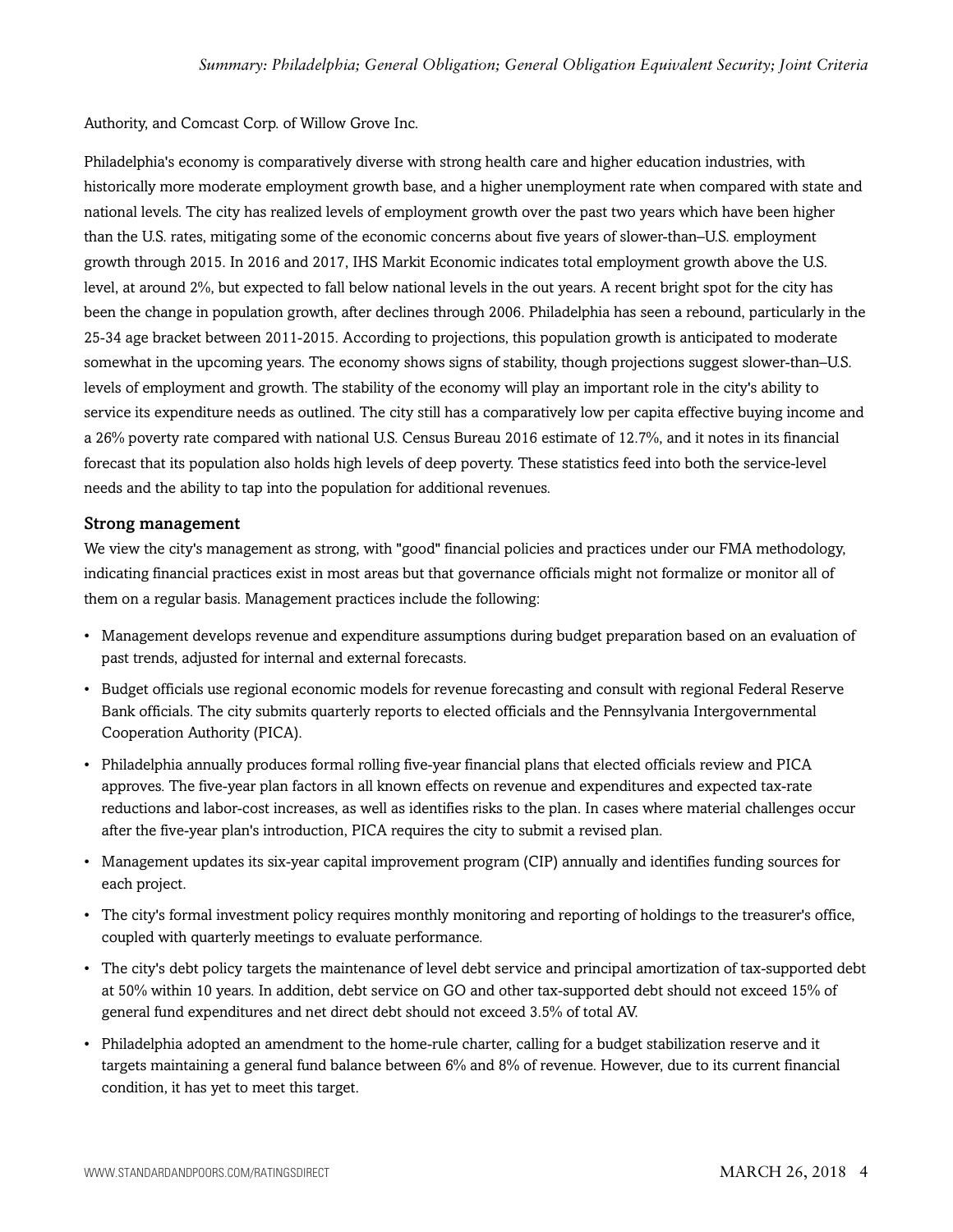#### Adequate budgetary performance

Philadelphia's budgetary performance is adequate, in our opinion, and improved from its previous years of weak performance. The city had a slight surplus in its general fund, but a slight deficit across all governmental funds in fiscal 2017. Looking forward, financial performance depends on several moving parts. Fiscal 2018 is showing close to break-even results as of the current five-year forecast, with the potential for the city to build its reserves if it doesn't spend down money set aside for contingency expenditures.

An initial look at the city's operations for fiscal 2019 (based off the recently released five-year plan and the mayor's budget) shows an anticipated deficit through the next couple of years, though the city's new practice of building in contingencies for uncertainty around labor agreements and federal policy provides some expenditure cushion that could result in either break-even or possibly surpluses at year-end, depending on how strong revenue growth is and whether expenditures remain as expected. New in fiscal 2019 is the need to accommodate revenue for the city's school system. For fiscal 2019, the mayor is proposing a property tax increase that will feed directly to the SDP, which is now under local control. Additionally, the proposal has the city building room in its budget to support the SDP. Specifically for the school district, the budget proposes a rate increase in the real estate transfer tax and a slowdown in the decrease in the wage and earnings tax. While the latter is not a tax increase, the city's comparatively high wage and earnings tax is often cited as a competitive weakness. Delays in lowering the tax, if sustained, may have consequences down the line. Also for the school, an additional \$20 million will also have to be identified in the general fund budget that is not currently covered by additional tax increases.

Financial statements are audited according to generally accepted accounting principles (GAAP), but management also reports results on a budgetary basis due to the significant amount of business-income-and-receipts-tax (BIRT) payments received in advance of being earned on a modified-accrual basis. Philadelphia has reported and prepared its five-year financial plan for PICA--on a budgetary basis for more than 10 years due to city-adopted legislation that changed the definition of BIRT but not the related cash flow. Ultimately, legislation resulted in the shifting of the city's April and May BIRT collections, or roughly one-half of annual receipts, to the subsequent fiscal year on a modified-accrual basis. We continue to adjust the city's GAAP results to reflect the budgetary basis because we believe BIRT receipts should be recognized in the fiscal year in which they are collected, and we view the budgetary basis as representative of the city's revenue profile. Moreover, we believe the disclosure provided on a budgetary basis is robust and well vetted.

Philadelphia's primary general fund revenue sources are wage-and-earnings tax receipts (35% of total fiscal 2017 general fund revenue), real property taxes (14%), and BIRT (11%). The city's beverage tax added roughly \$39 million, or 1%. The beverage tax is intended to support the city's rebuild initiative. There remains a pending lawsuit challenging this tax. Audited 2017 revenue from other governments for the general fund was 8.3% of total revenues. Federal and state grants represented 31% of the city's total revenues for 2017. We believe there is some potential for the city to be affected by uncertainty at the federal or the state government level.

#### Very weak budgetary flexibility

Philadelphia's budgetary flexibility is very weak, in our view, which reflects more our view of its high fixed costs and our concerns regarding its ability to cut future expenditures or potentially raise additional revenue than of the available balance, which has actually improved over the past year. The city's overall available fund balance on a budget basis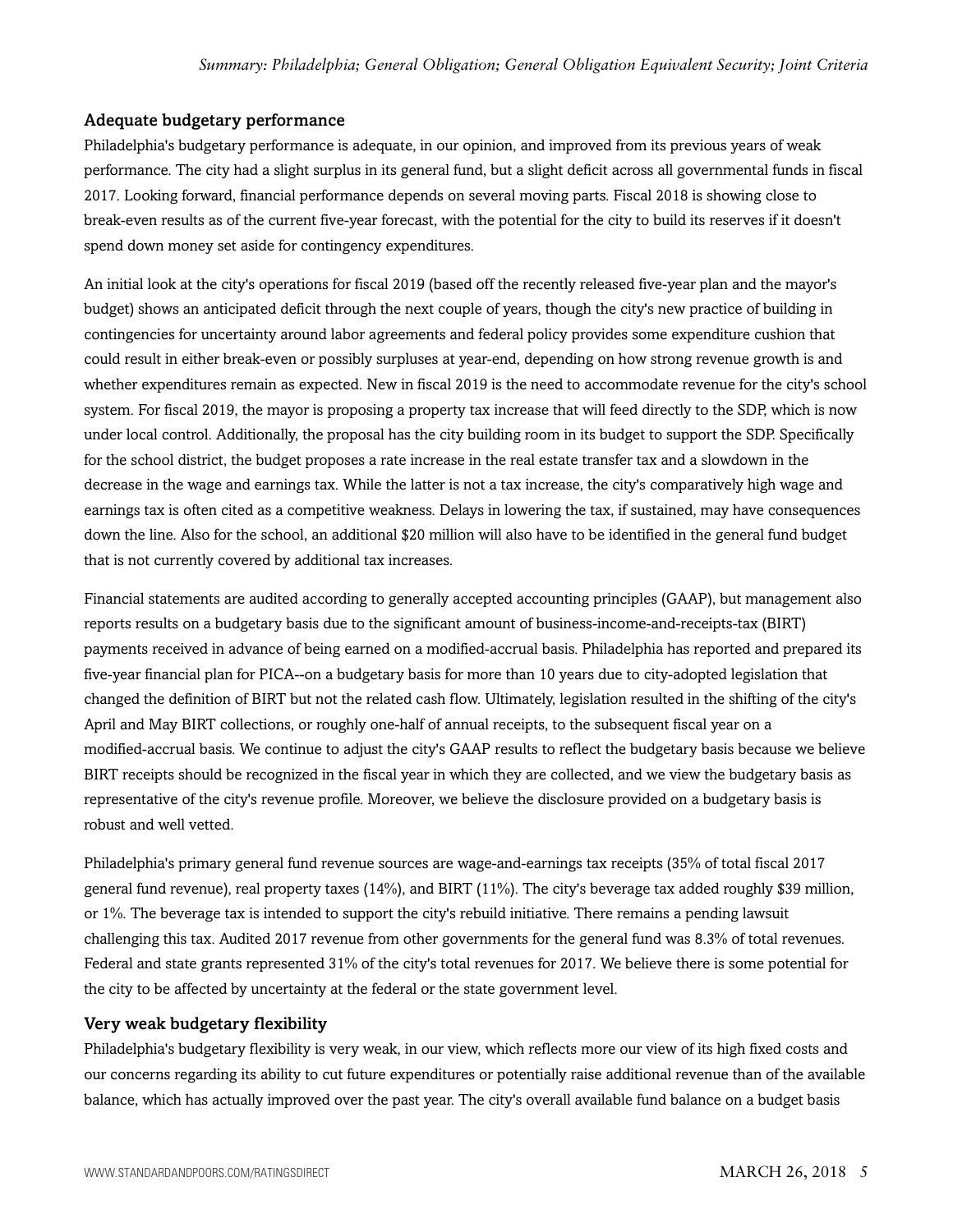increased to roughly 4.6%, or \$189 million, up from 3.5% or \$148 million in 2016. On a GAAP basis (which doesn't account for the BIRT revenue), the city would have a 3.9% available reserve in 2017, up from 2%. Supporting our view of the city's potentially limited capacity to reduce expenditures are its high fixed costs, which for pensions alone will be around 15% in 2019. Our view of potential future resistance to additional tax increase is partially based on the belief that in conjunction with previous tax increases, if all 2019 proposed tax changes are implemented as planned, future tax increases could be hard to achieve. Additionally, the city raised its beverage tax, but continues to face lawsuits regarding the tax itself and revenue results have been disappointing.

Fiscal 2018 estimates currently show a slight deficit with roughly four months left in the fiscal year, though the city could end up seeing an addition to its reserves if it does not spend identified contingencies in the current year. Philadelphia has built in two additional reserve cushions for labor negotiations which expired at the end of fiscal 2017, and a cushion to absorb potential effects from changes at the federal level. The city's outyear reserves will depend on both whether revenue continues its positive trajectory and the resulting contingent cost results for the city. For fiscal 2018, sales tax grew by an estimated 5%, which is a positive sign for revenues, though some of that growth reflects its expanding base. We view the increases in the labor and federal contingency budget lines as a strong planning mechanism that provides some comfort regarding the uncertainties in the outyears. There is potential that reserves could end stronger than the five-year plan currently indicates.

#### Very strong liquidity

We believe the city has very strong liquidity, with total government available cash (when including liquid investments) above 10% of total governmental fund expenditures and 3.0x governmental debt service. We consider the city to have exceptional access to external liquidity. We believe Philadelphia's frequent issuance of multiple security types during the past 15 years illustrates its exceptional access to external liquidity. We do not consider its investments aggressive.

We do not believe the various liquidity facility agreements supporting service and lease-agreement debt expose the city to nonremote contingent liability risk. With certain limited exceptions, service agreements expressly prohibit the acceleration of service fees supporting debt service on the related obligations or credit facility payments. The exception is debt issued to fund the city's stadium projects; in those cases, agreements allow for term but not principal acceleration.

Furthermore, we do not believe the city's swaps create a nonremote contingent liability risk due to the wide margin between its rating and the 'BBB-' rating trigger. The mark-to-market-value across its six swap agreements is a negative \$44 million from the city's perspective, which is 8.3% of the current notional amount.

#### Weak debt and contingent liability profile

Philadelphia has a weak debt and contingent liability position, with debt service carrying charges at 3.6% of expenditures and net direct debt that is 47.9% of total governmental fund revenue, as well as a large pension and OPEB obligation with a plan that is evolving through pension plan reforms as well as higher contribution rates. Our concern remains that some assumptions regarding the estimated plan liability remain aggressive and that improvements in the funding will rely on strong market returns.

Principal debt amortization is average, in our opinion, with about 50% scheduled to be retired within 10 years.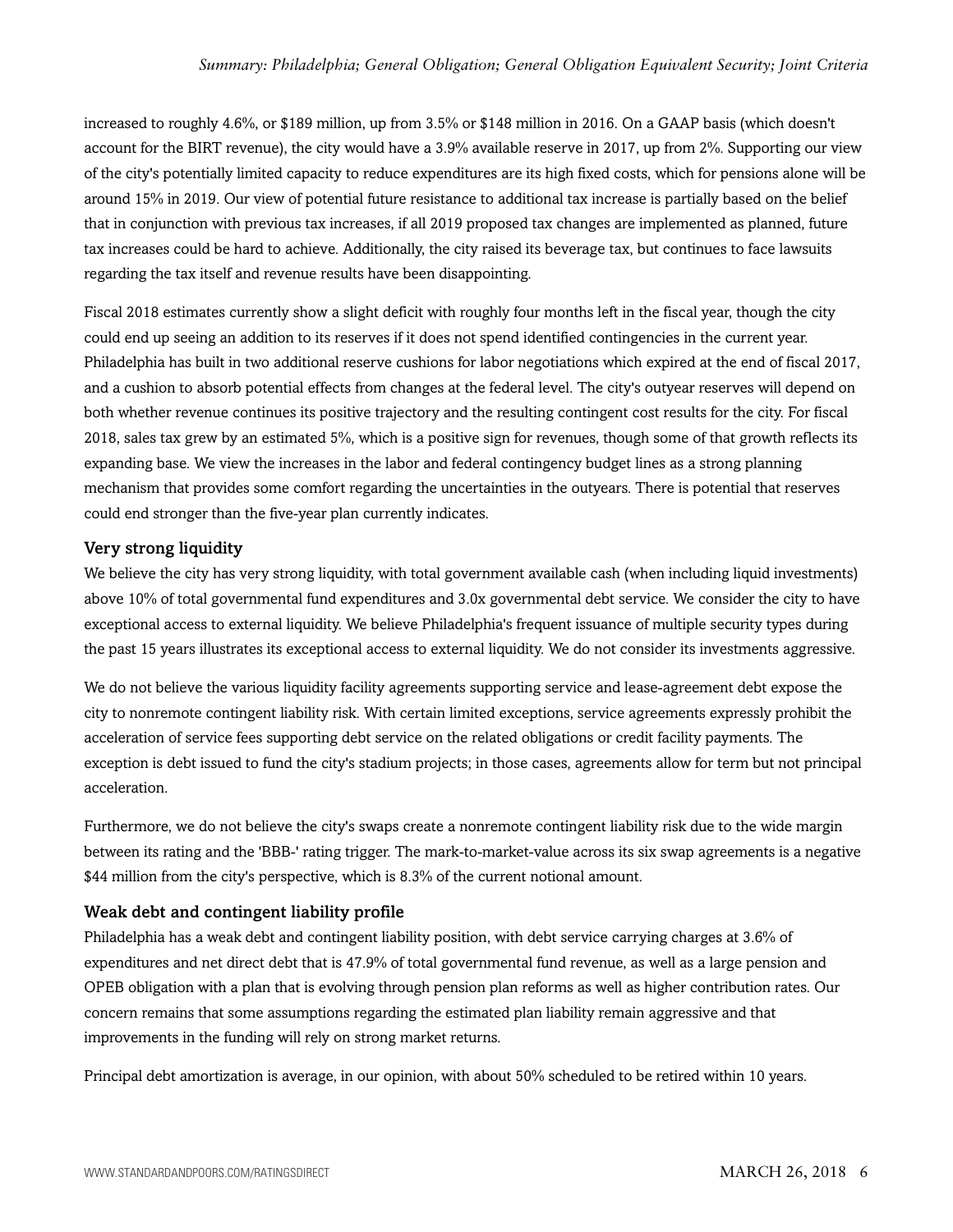#### *Summary: Philadelphia; General Obligation; General Obligation Equivalent Security; Joint Criteria*

In our opinion, Philadelphia's large pension and OPEB obligation, with a plan that is evolving through pension plan reforms as well as higher contribution rates, remains a credit pressure. The city maintains two defined-benefit plans: the city plan and the gas works plan. The city plan covers all officers and employees of the city, as well as those of three quasigovernmental agencies. The gas works plan covers employees of Philadelphia Gas Works (PGW). We believe Philadelphia has taken steps to accelerate the full funding of its pension by lowering the assumed rate of return and, therefore, increasing annual contributions, as well as actively seeking and obtaining material pension reforms through collective bargaining. In addition, it continues to collect from a permanent 1% increase in the sales tax rate, effective July 1, 2014, to benefit the pension fund after school district distributions. Previous contributions were net of debt service payments for the SDP, but sales tax revenue contributions are set to double in 2019 over 2017 levels as the SDP debt is paid off. This contribution is part of the city's revenue recognition policy to ensure contributions remain higher than the minimum municipal obligation (MMO) beginning in fiscal 2018. The city is projecting these reforms will result in an 80% funded pension plan at the end of 13 years.

Philadelphia produces two actuarial required contribution (ARC) calculations annually: one based on its MMO) and the other on a decades-old policy that amortizes its pension unfunded actuarial accrued liability (UAAL) much more rapidly than the MMO. The \$706 million represents 112% of the MMO. Philadelphia's combined required pension and actual OPEB contribution totaled 10.7% of total governmental fund expenditures in fiscal 2017. Of that amount, 9.1% represented required contributions to pension obligations and 1.7% represented OPEB payments. The city has consistently contributed more than 100% of the MMO to its plan since fiscal 2006, and the plan's funded level was 43.5% in 2017, a decline from 51.6% in fiscal 2006. Management attributes this decline largely to investment losses and reductions to the assumed earnings rate.

We believe the city's reforms, including plans that are now capping the defined benefit and combining it with a defined contribution for new employees, coupled with higher contribution rates for higher salary participants, should improve the funding over time. However, we are concerned that, due to market performance, pension funding levels may not reach 80% at the end of 13 years. The city's reduced discount rate is, in our view, still above average. Actual actuarial investment returns over the past five and 10 years have been 7.7% and 5.8%, respectively. However, the past year and past two years saw returns of 17.2% and 15.2%, respectively, which has helped offset slightly the necessary increase in contributions as the city lowers its assumed return rate. Additionally, making the 13-year time frame problematic is that, even during times of strong returns, in lieu of offering retirees cost-of-living adjustments, the city, through legislative policy, maintains a pension-adjustment fund supported with 50% of excess earnings between 1% and 6% of the actuarial assumed earnings rate; it uses this fund to pay for additional benefit distributions. This means retirees share in a portion of the gains when market returns exceed 1% of the assumed rate of return but not on the losses. While recent reductions to the assumed return are conservative overall, it also lowers the threshold needed for the pension-adjustment fund contribution to be triggered in years with strong market performance.

The city's OPEB UAAL was \$1.94 billion as of July 2016. It funds OPEBs on a pay-as-you-go basis. The plan is a self-administered, single-employer, defined-benefit plan and the benefits are to provide health care for five years subsequent to separation for its eligible retirees. Some union-represented members might be able to defer their benefits. Nevertheless, the amount Philadelphia pays will be fixed at the amount the member would have paid at the separation date.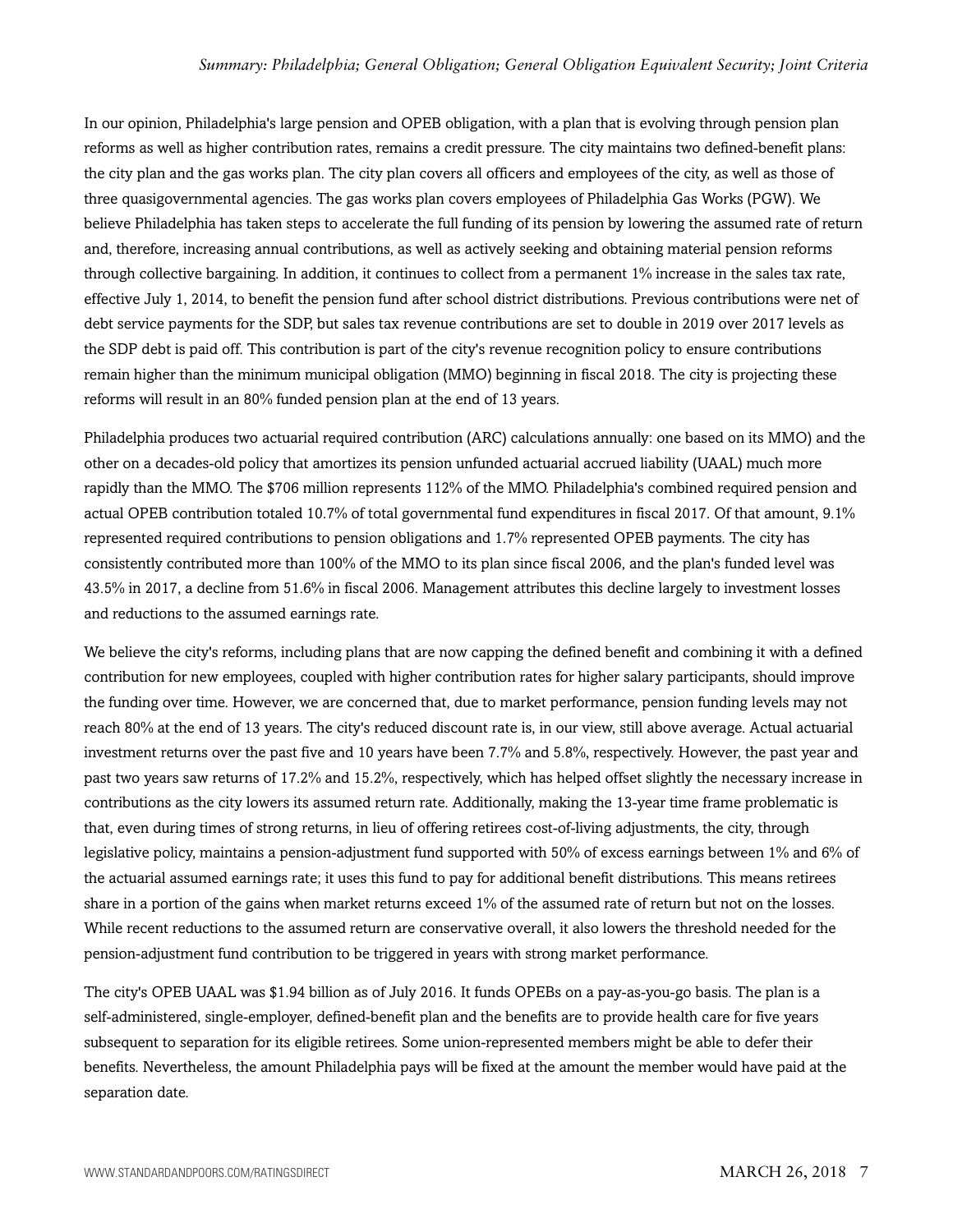#### Strong institutional framework

<span id="page-7-0"></span>The institutional framework score for Philadelphia is strong.

# **Outlook**

The stable outlook reflects our view of Philadelphia's improved financial cushion, bolstered by what we view as strong management. It also reflects our view that the city's pension reforms position it well to address its significantly underfunded plans, such that we expect to see some improvement over the longer term. The outlook takes into account that the city will address its ongoing pension costs and accommodate potential uncertainty regarding the SDP's revenue needs.

#### Upside scenario

Should the city be able to address its longer term pension liabilities with reductions in its unfunded levels and estimates based on what we view as reasonable assumptions, while simultaneously absorbing additional SDP-related costs and grow its reserves, we could raise the rating.

#### Downside scenario

Should the city's contributions weaken, or if the funding level of its pension fund does not improve, we could lower the rating. A weakening in the city's revenues or an increase in expenditures, whether from ongoing operations, pensions, or potential school district needs such that reserves weaken or operations return to consecutive deficits, could also lead to a further downgrade.

| Ratings Detail (As Of March 26, 2018) |                |            |  |  |
|---------------------------------------|----------------|------------|--|--|
| Philadelphia GO                       |                |            |  |  |
| Long Term Rating                      | A/Stable       | Downgraded |  |  |
| Philadelphia GO                       |                |            |  |  |
| Long Term Rating                      | A/Stable       | Downgraded |  |  |
| Philadelphia GO                       |                |            |  |  |
| Long Term Rating                      | A/Stable       | Downgraded |  |  |
| Philadelphia GO (AGM)                 |                |            |  |  |
| <b>Unenhanced Rating</b>              | A(SPUR)/Stable | Downgraded |  |  |
| Philadelphia GO (AGM)                 |                |            |  |  |
| <b>Unenhanced Rating</b>              | A(SPUR)/Stable | Downgraded |  |  |
| Philadelphia GO (AGM)                 |                |            |  |  |
| <b>Unenhanced Rating</b>              | A(SPUR)/Stable | Downgraded |  |  |
| Philadelphia GO (AGM) (SECMKT)        |                |            |  |  |
| <b>Unenhanced Rating</b>              | A(SPUR)/Stable | Downgraded |  |  |
| Philadelphia GO (AGM) (SEC MKT)       |                |            |  |  |
| <b>Unenhanced Rating</b>              | A(SPUR)/Stable | Downgraded |  |  |
| Philadelphia GO (BAM)                 |                |            |  |  |
| <b>Unenhanced Rating</b>              | A(SPUR)/Stable | Downgraded |  |  |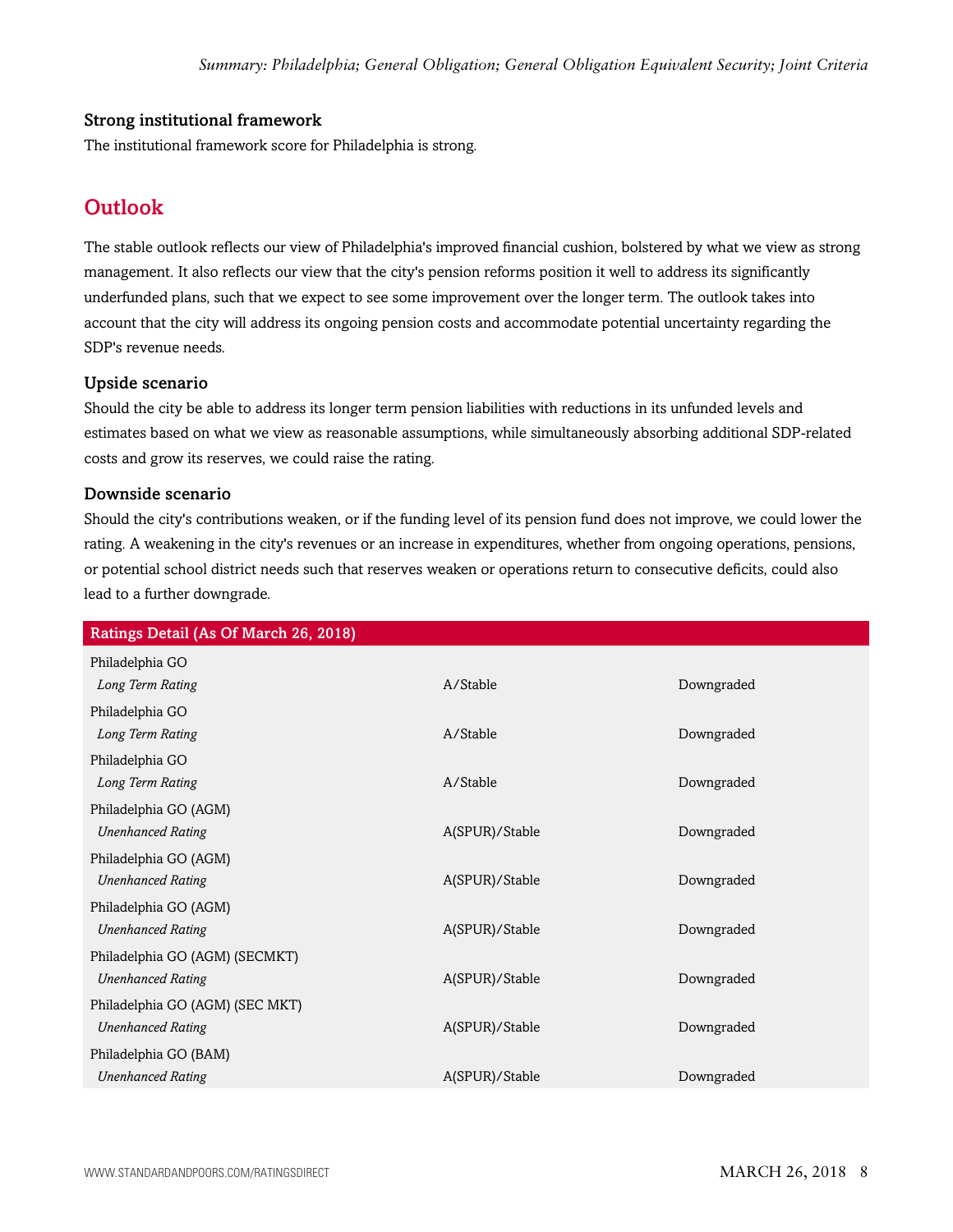| Ratings Detail (As Of March 26, 2018) (cont.)                                       |                |            |  |  |
|-------------------------------------------------------------------------------------|----------------|------------|--|--|
| Philadelphia GO (BAM) (SECMKT)                                                      |                |            |  |  |
| <b>Unenhanced Rating</b>                                                            | A(SPUR)/Stable | Downgraded |  |  |
| Philadelphia GO (BAM) (SECMKT)                                                      |                |            |  |  |
| <b>Unenhanced Rating</b>                                                            | A(SPUR)/Stable | Downgraded |  |  |
| Philadelphia GO (BAM) (SECMKT)                                                      |                |            |  |  |
| <b>Unenhanced Rating</b>                                                            | A(SPUR)/Stable | Downgraded |  |  |
| Philadelphia GO (BAM) (SECMKT)                                                      |                |            |  |  |
| <b>Unenhanced Rating</b>                                                            | A(SPUR)/Stable | Downgraded |  |  |
|                                                                                     |                |            |  |  |
| Philadelphia GO (BAM) (SECMKT)<br><b>Unenhanced Rating</b>                          |                | Downgraded |  |  |
|                                                                                     | A(SPUR)/Stable |            |  |  |
| Philadelphia GO (BAM) (SECMKT)                                                      |                |            |  |  |
| <b>Unenhanced Rating</b>                                                            | A(SPUR)/Stable | Downgraded |  |  |
| Philadelphia GO                                                                     |                |            |  |  |
| <b>Unenhanced Rating</b>                                                            | A(SPUR)/Stable | Downgraded |  |  |
| Philadelphia Auth for Indl Dev, Pennsylvania                                        |                |            |  |  |
| Philadelphia, Pennsylvania                                                          |                |            |  |  |
| Philadelphia Auth for Indl Dev (Philadelphia) multi modal lse - 2007B-3             |                |            |  |  |
| Long Term Rating                                                                    | $AA/A-1$       | Downgraded |  |  |
| <b>Unenhanced Rating</b>                                                            | A(SPUR)/Stable | Downgraded |  |  |
| Philadelphia Auth for Indl Dev (Philadelphia) GO                                    |                |            |  |  |
| Long Term Rating                                                                    | A/Stable       | Downgraded |  |  |
| <b>Unenhanced Rating</b>                                                            | NR(SPUR)       |            |  |  |
| Philadelphia Auth for Indl Dev (Philadelphia) GOEQUIV (AGM)                         |                |            |  |  |
| <b>Unenhanced Rating</b>                                                            | A(SPUR)/Stable | Downgraded |  |  |
| Philadelphia Auth for Indl Dev (Philadelphia) GOEQUIV (AGM)                         |                |            |  |  |
| <b>Unenhanced Rating</b>                                                            | A(SPUR)/Stable | Downgraded |  |  |
| Philadelphia Auth for Indl Dev (Philadelphia) GOEQUIV (AGM) (SECMKT)                |                |            |  |  |
| <b>Unenhanced Rating</b>                                                            | A(SPUR)/Stable | Downgraded |  |  |
| Philadelphia Auth for Indl Dev (Philadelphia) GOEQUIV (AGM) (SEC MKT)               |                |            |  |  |
| <b>Unenhanced Rating</b>                                                            | A(SPUR)/Stable | Downgraded |  |  |
| Philadelphia Auth for Indl Dev (Philadelphia) GOEQUIV (AGM) (SEC MKT)               |                |            |  |  |
| <b>Unenhanced Rating</b>                                                            | A(SPUR)/Stable | Downgraded |  |  |
| Philadelphia Auth for Indl Dev (Philadelphia) GO (AGM)                              |                |            |  |  |
| <b>Unenhanced Rating</b><br>Philadelphia Auth for Indl Dev (Philadelphia) JOINTCRIT | A(SPUR)/Stable | Downgraded |  |  |
| Long Term Rating                                                                    | $AA+/A-1+$     | Affirmed   |  |  |
| <b>Unenhanced Rating</b>                                                            | A(SPUR)/Stable | Downgraded |  |  |
|                                                                                     |                |            |  |  |
| Philadelphia Auth for Indl Dev pension fdg                                          |                |            |  |  |
| <b>Unenhanced Rating</b>                                                            | A(SPUR)/Stable | Downgraded |  |  |
| Philadelphia Auth for Indl Dev (Philadelphia) multi modal Ise - 2007B-4             |                |            |  |  |
| <b>Unenhanced Rating</b>                                                            | NR(SPUR)       |            |  |  |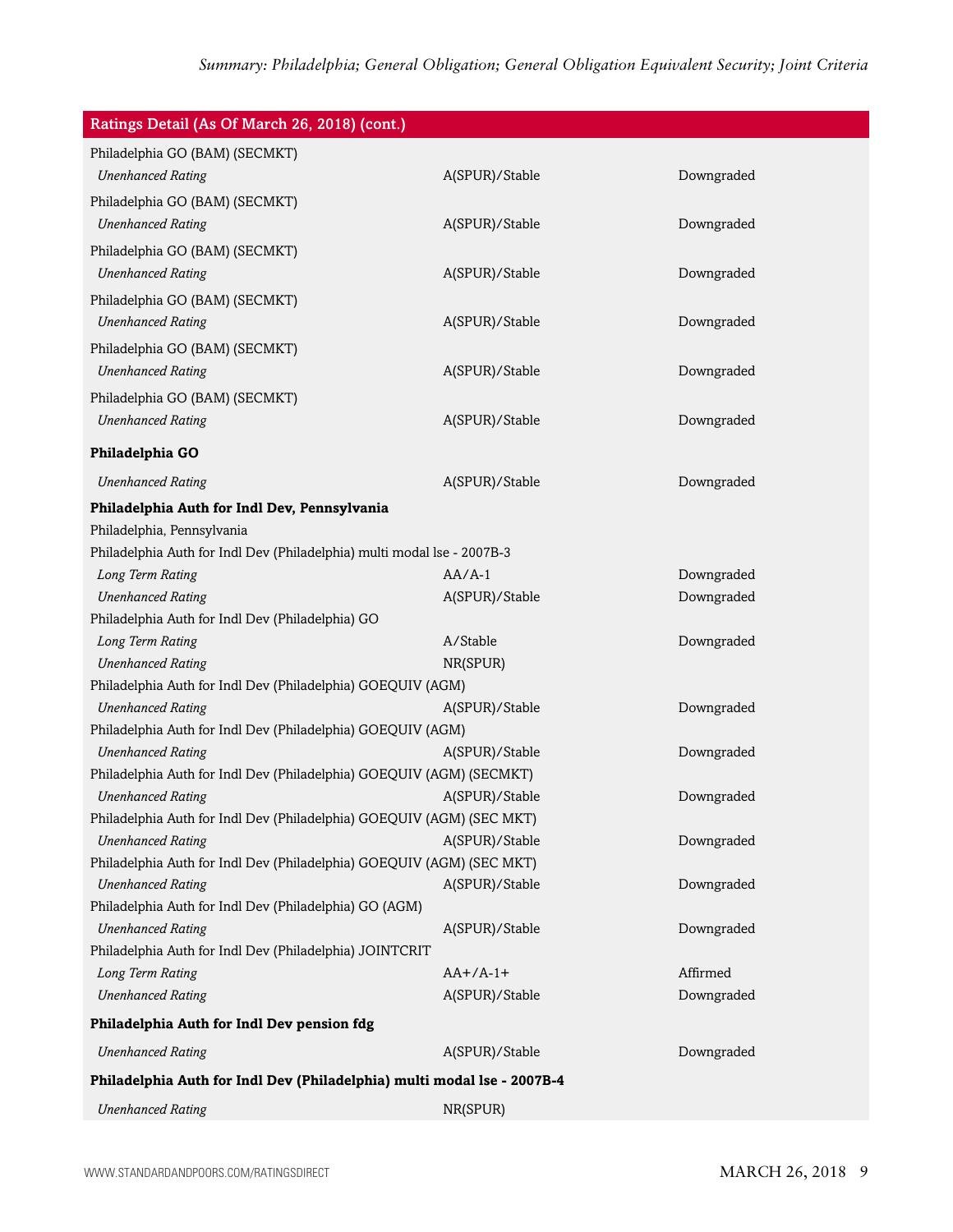| Ratings Detail (As Of March 26, 2018) (cont.)                                            |                |            |  |  |
|------------------------------------------------------------------------------------------|----------------|------------|--|--|
| Philadelphia Auth for Indl Dev (Philadelphia) GO                                         |                |            |  |  |
| <b>Unenhanced Rating</b>                                                                 | A(SPUR)/Stable | Downgraded |  |  |
| Philadelphia Mun Auth, Pennsylvania                                                      |                |            |  |  |
| Philadelphia, Pennsylvania                                                               |                |            |  |  |
| Philadelphia Mun Auth (Philadelphia) lse rev                                             |                |            |  |  |
| Long Term Rating                                                                         | A/Stable       | Downgraded |  |  |
| Philadelphia Mun Auth (Philadelphia) GO                                                  |                |            |  |  |
| Long Term Rating                                                                         | A/Stable       | Downgraded |  |  |
| Philadelphia Mun Auth (Philadelphia) GO city agmt                                        |                |            |  |  |
| Long Term Rating                                                                         | A/Stable       | Downgraded |  |  |
| Philadelphia Mun Auth (Philadelphia) GO city agmt (AGM)                                  |                |            |  |  |
| <b>Unenhanced Rating</b>                                                                 | A(SPUR)/Stable | Downgraded |  |  |
| Philadelphia Mun Auth (Philadelphia) GO (BAM) (SECMKT)                                   |                |            |  |  |
| <b>Unenhanced Rating</b>                                                                 | A(SPUR)/Stable | Downgraded |  |  |
| Philadelphia Mun Auth (Philadelphia) (BAM)                                               |                |            |  |  |
| <b>Unenhanced Rating</b>                                                                 | A(SPUR)/Stable | Downgraded |  |  |
| Philadelphia Mun Auth (Philadelphia) Ise                                                 |                |            |  |  |
| <b>Unenhanced Rating</b>                                                                 | A(SPUR)/Stable | Downgraded |  |  |
| Philadelphia Redev Auth, Pennsylvania                                                    |                |            |  |  |
| Philadelphia, Pennsylvania                                                               |                |            |  |  |
| Philadelphia Redev Auth (Philadelphia) rev rfdg bnds (Philadelphia) ser 2015A            |                |            |  |  |
| <b>Unenhanced Rating</b>                                                                 | A(SPUR)/Stable | Downgraded |  |  |
| Philadelphia Redev Auth (Philadelphia) GO                                                |                |            |  |  |
| Long Term Rating                                                                         | A/Stable       | Downgraded |  |  |
| Philadelphia Redev Auth (Philadelphia) GOEQUIV                                           |                |            |  |  |
| Long Term Rating                                                                         | A/Stable       | Downgraded |  |  |
| Philadelphia Redev Auth (Philadelphia) GO equiv (BAM) (SECMKT)                           |                |            |  |  |
| <b>Unenhanced Rating</b>                                                                 | A(SPUR)/Stable | Downgraded |  |  |
| Philadelphia Redev Auth (Philadelphia) (Neighborhood Transformation Initiative) GO       |                |            |  |  |
| Long Term Rating                                                                         | A/Stable       | Downgraded |  |  |
| Philadelphia Redev Auth (Philadelphia) (Neighborhood Transformation Initiative) GO (BAM) |                |            |  |  |
| <b>Unenhanced Rating</b>                                                                 | A(SPUR)/Stable | Downgraded |  |  |
| Many issues are enhanced by bond insurance.                                              |                |            |  |  |

Certain terms used in this report, particularly certain adjectives used to express our view on rating relevant factors, have specific meanings ascribed to them in our criteria, and should therefore be read in conjunction with such criteria. Please see Ratings Criteria at www.standardandpoors.com for further information. Complete ratings information is available to subscribers of RatingsDirect at www.capitaliq.com. All ratings affected by this rating action can be found on the S&P Global Ratings' public website at www.standardandpoors.com. Use the Ratings search box located in the left column.